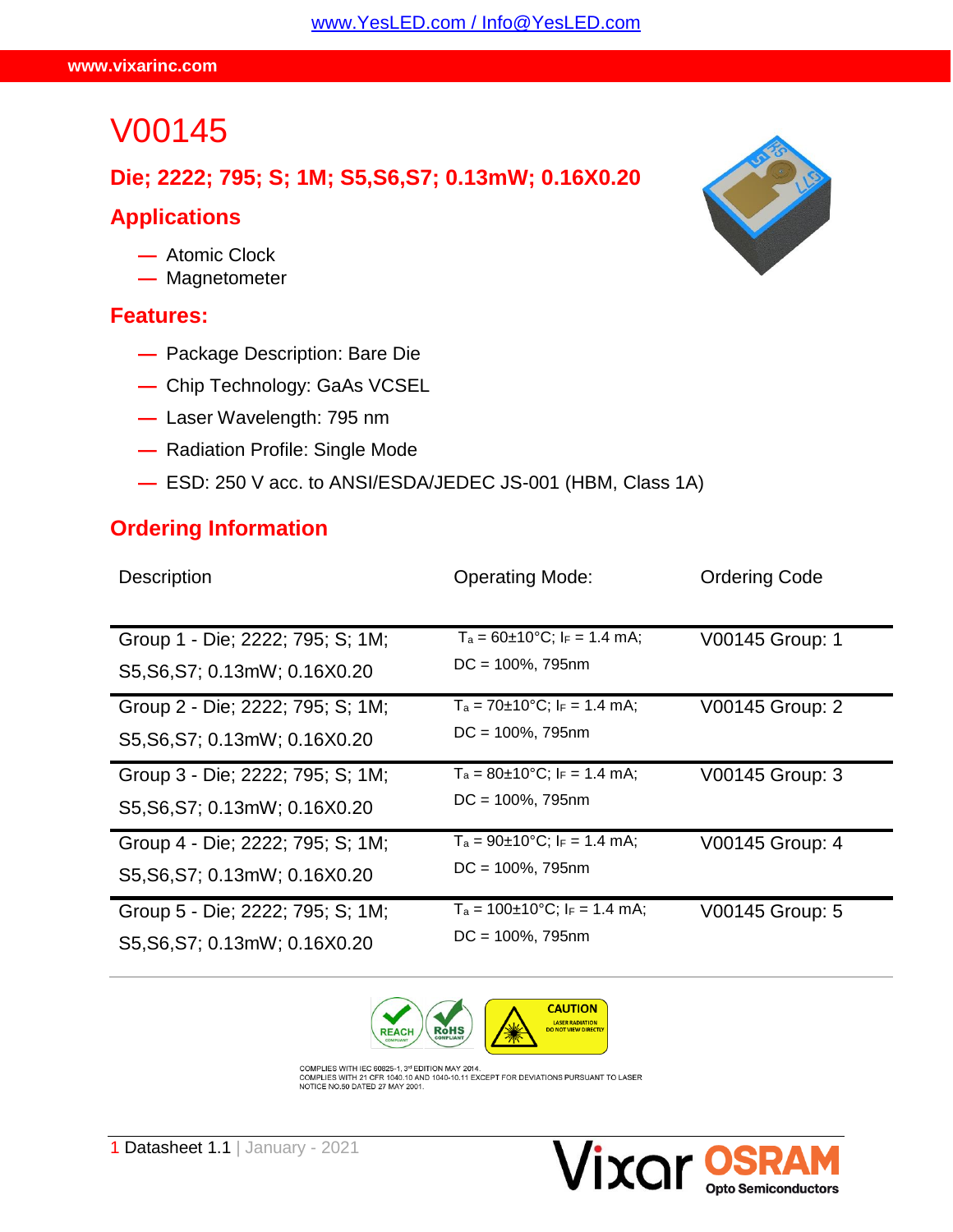**V00145**

# **Maximum Ratings**

 $T_a = 80$ °C

| Parameter                                                    | Symbol           |                                    | Values           |
|--------------------------------------------------------------|------------------|------------------------------------|------------------|
| Operation/Solder temperature                                 | $T_{\rm S}$      | min.                               | $-20^{\circ}$ C  |
| $DC = 100\%$                                                 |                  | max.                               | $110^{\circ}$ C  |
| Storage temperature                                          | $T_{\text{stg}}$ | min.                               | $-40^{\circ}$ C  |
|                                                              |                  | max.                               | $125^{\circ}$ C  |
| Forward current to remain single mode                        | If               | max.                               | $1.5 \text{ mA}$ |
| Direct current operation; DC = $100\%$ ; Ts = $75^{\circ}$ C |                  |                                    |                  |
| <b>Forward Current</b>                                       | ŀ                | max.                               | 3 <sub>m</sub> A |
| Direct current operation; DC = $100\%$ ; Ts = $75^{\circ}$ C |                  |                                    |                  |
| <b>Reverse Voltage</b>                                       |                  | Not designed for reverse operation |                  |
| <b>ESD withstand voltage</b>                                 | <b>VESD</b>      | max.                               | 250 V            |
| acc. to ANSI/ESDA/JEDEC JS-001 (HBM, Class 1A)               |                  |                                    |                  |

Note: Stresses beyond those listed under Absolute Maximum Ratings may cause permanent damage to the device.

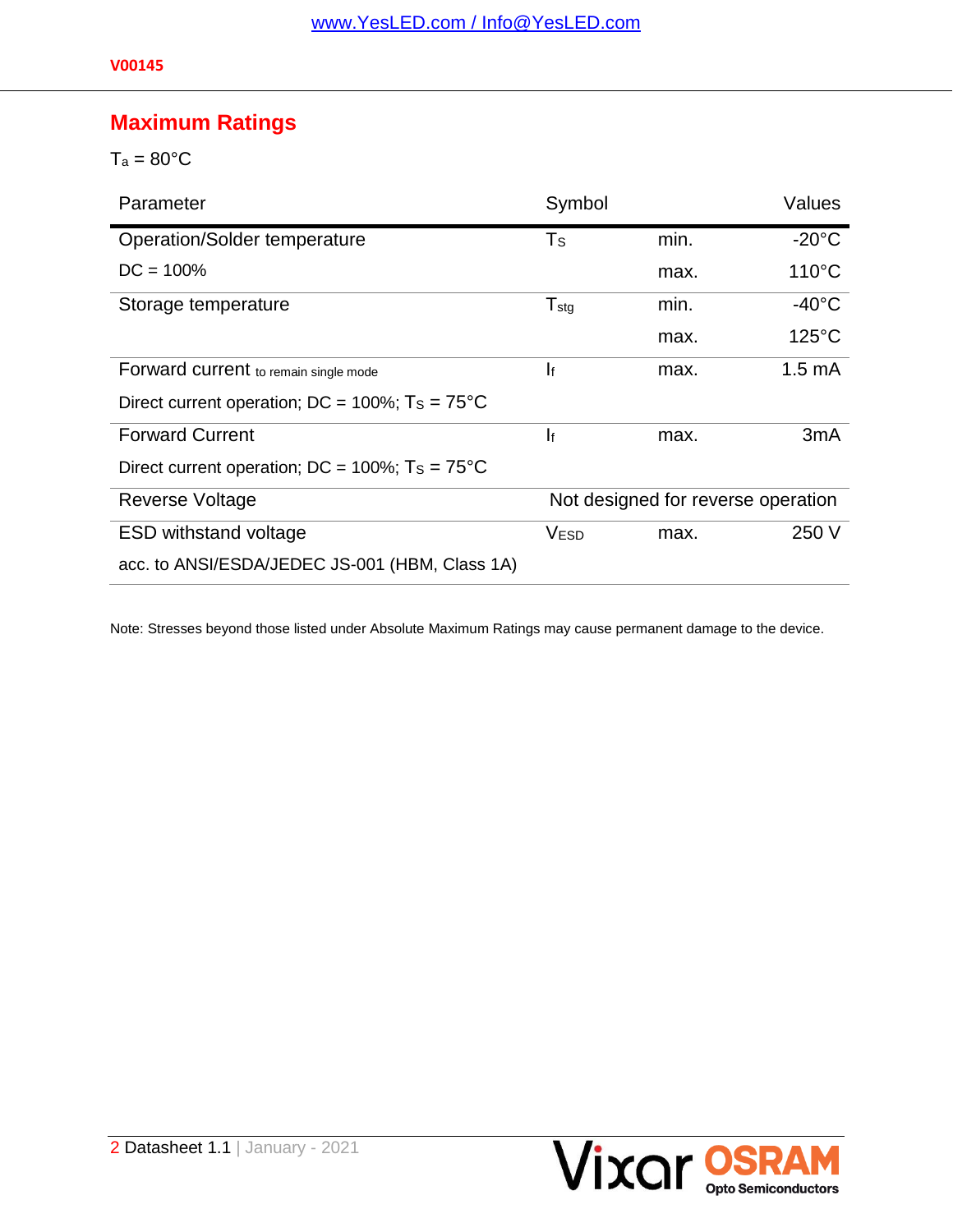### **Characteristics**

 $T_a = 80^{\circ}$ C, IF = 1.4 mA; DC = 100% - Group 3

| Parameter                                           | Symbol                      |      | Values         |
|-----------------------------------------------------|-----------------------------|------|----------------|
| Forward voltage                                     | VF                          | typ. | 1.8V           |
| Output power                                        | Φ                           | typ. | $0.13$ mW      |
| <b>Threshold current</b>                            | I <sub>th</sub>             | typ. | $0.75$ mA      |
| Slope efficiency                                    | <b>SE</b>                   | typ. | 0.21 W/A       |
| Single-mode Suppression Ratio                       | <b>SMSR</b>                 | min. | 20 dB          |
| Polarization Extinction Ratio <sup>5)</sup>         | <b>PER</b>                  | min. | 15dB           |
| Peak wavelength (vaccum)                            | $\lambda$ <sub>peak-v</sub> | min. | 794.5 nm       |
|                                                     |                             | typ. | 795 nm         |
|                                                     |                             | max. | 795.5 nm       |
| Spectral linewidth                                  | <b>Ninewidth</b>            | max. | <b>100 MHz</b> |
| <b>FM Modulation Bandwith</b>                       | Fm                          | min. | 3.4 GHz        |
| Temperature coefficient of wavelength               | $TC_{\lambda}$              | typ. | $0.055$ nm / K |
| Field of view at FWHM (50% of $\Phi_{\text{max}}$ ) | $\phi_{\rm X}$              | typ. | $12^{\circ}$   |
|                                                     | $\phi$                      | typ. | $12^{\circ}$   |
| Field of view at $1/e^2$                            | $\phi_{\rm X}$              | typ. | $20^{\circ}$   |
|                                                     | $\phi$                      | typ. | $20^{\circ}$   |

Note: Wavelength, Output power and Voltage changes based on operating temp.

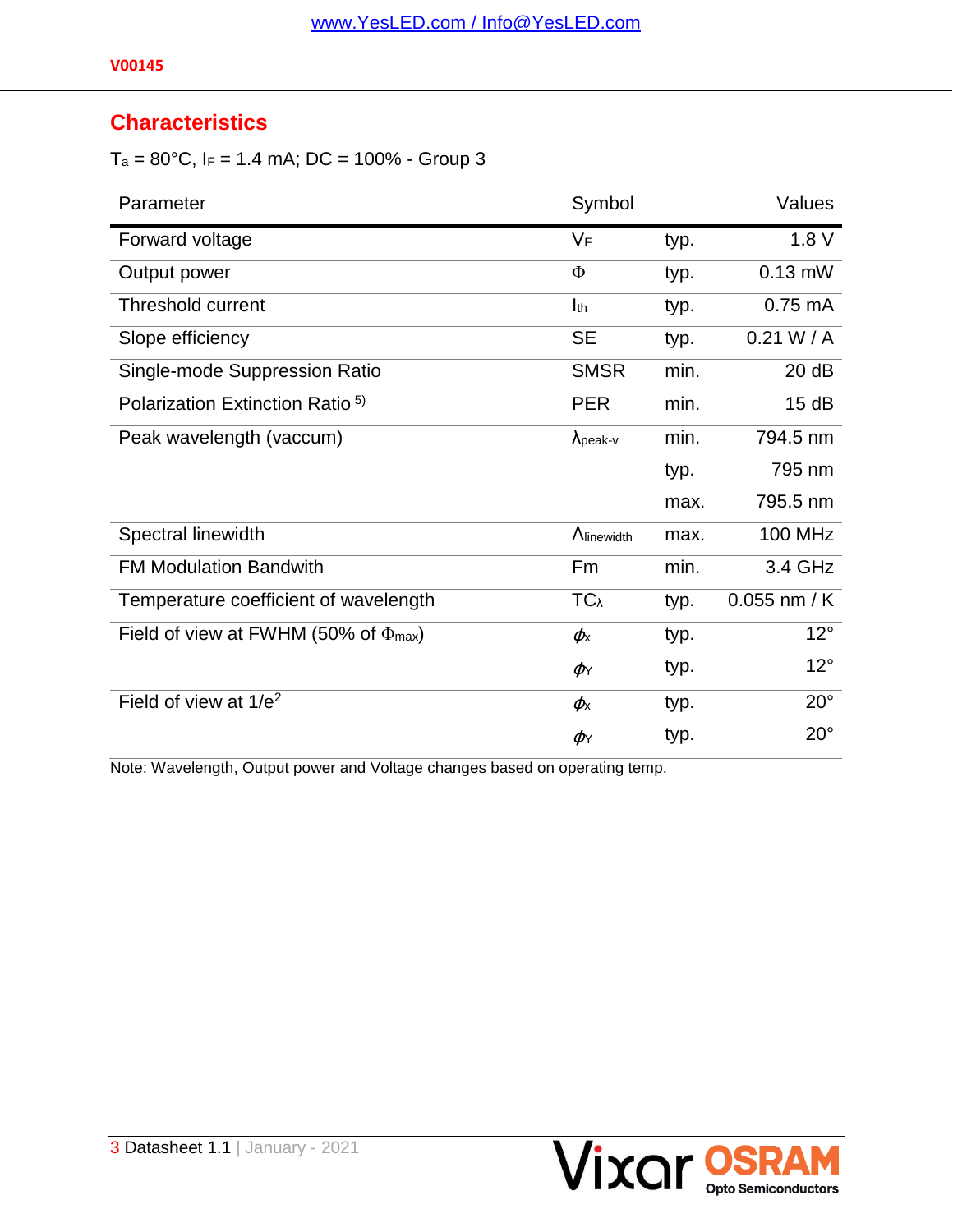#### **Relative Spectral Emission [1\)](#page-9-0)**



#### **Radiation Characteristics [1\)](#page-9-0)**



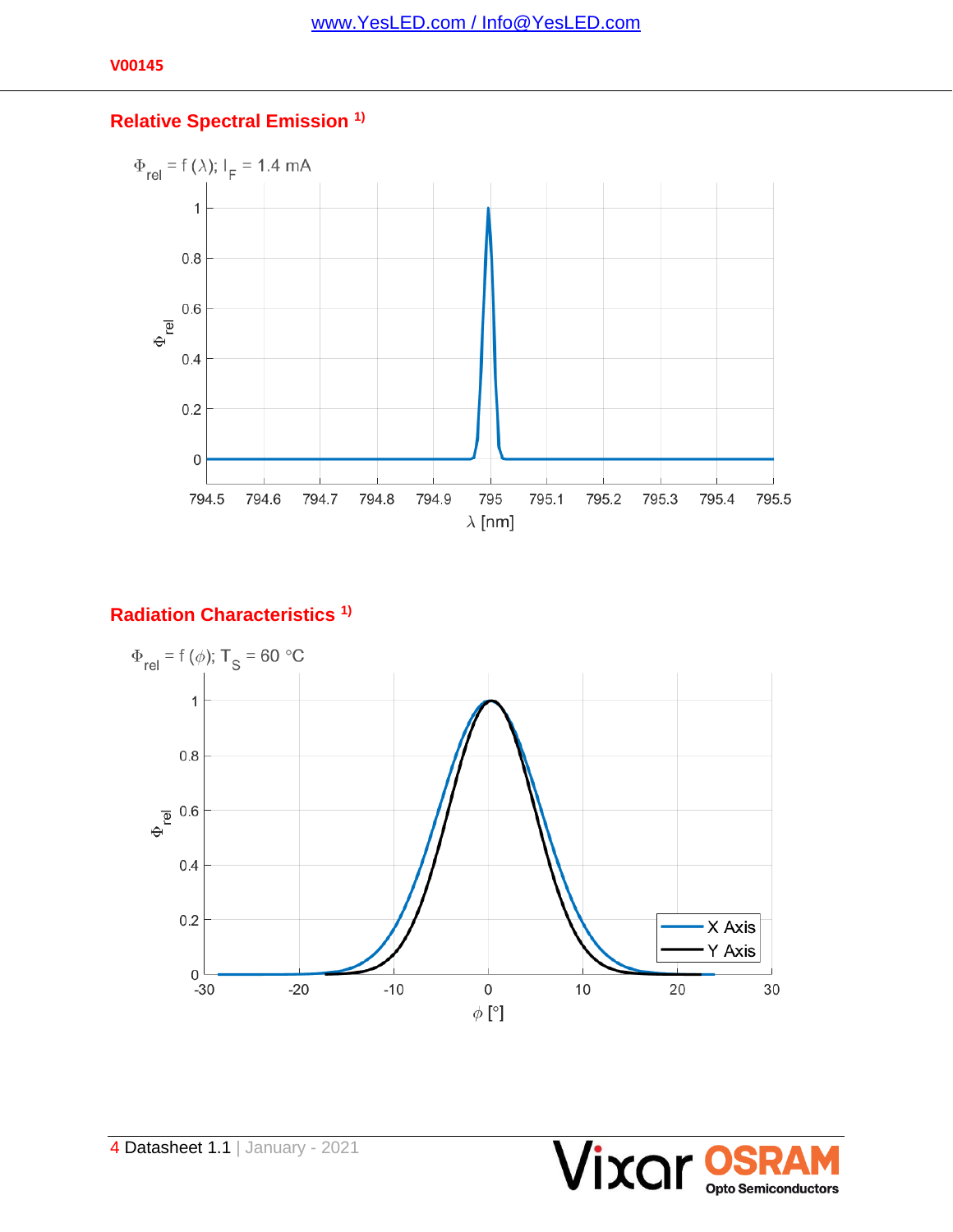#### **Forward Voltage [1\)](#page-9-0) [2\)](#page-9-1)**



#### **Optical Output Power [1\)](#page-9-0) [2\)](#page-9-1)**



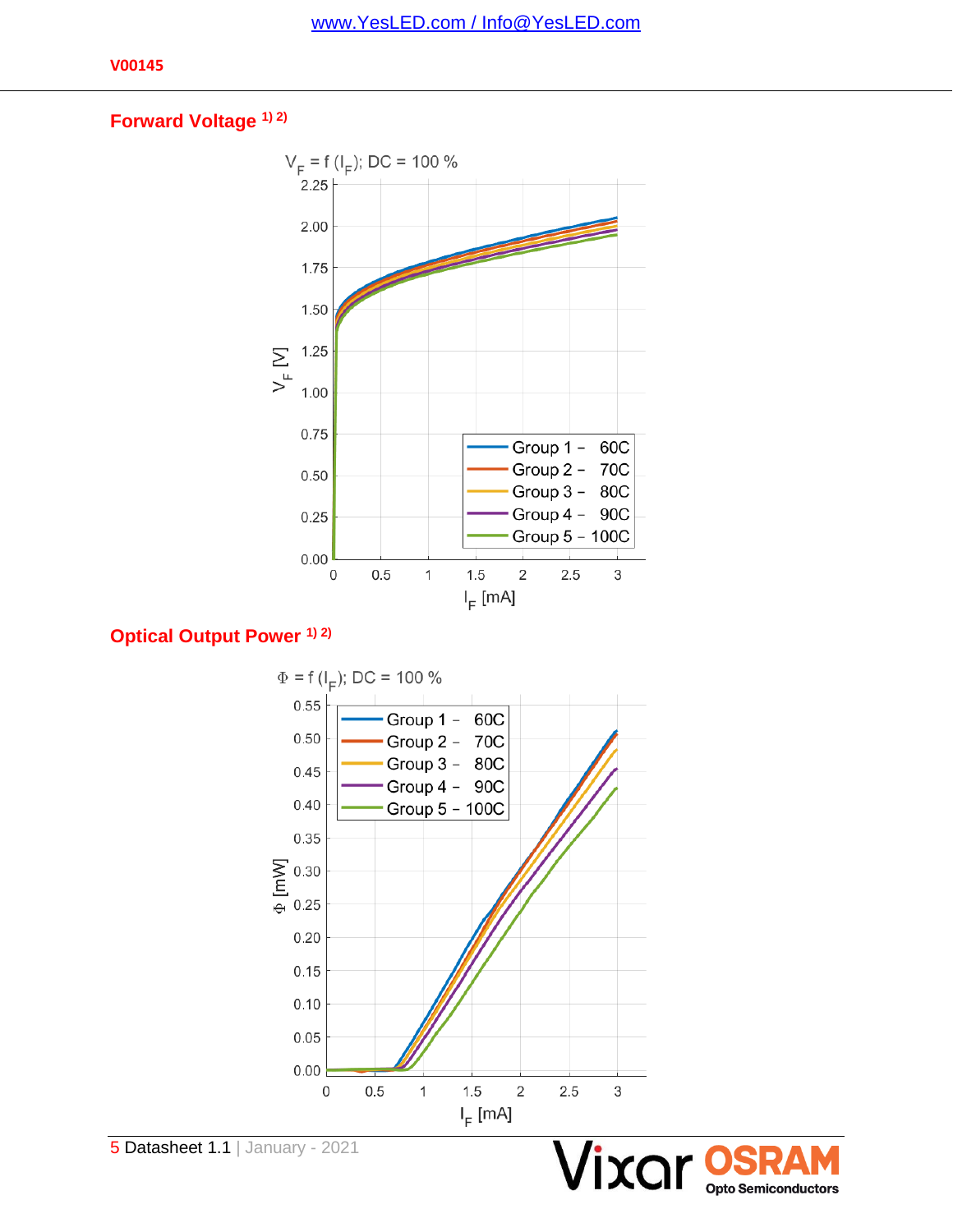#### **Dimension Drawings [3\)](#page-9-2)**

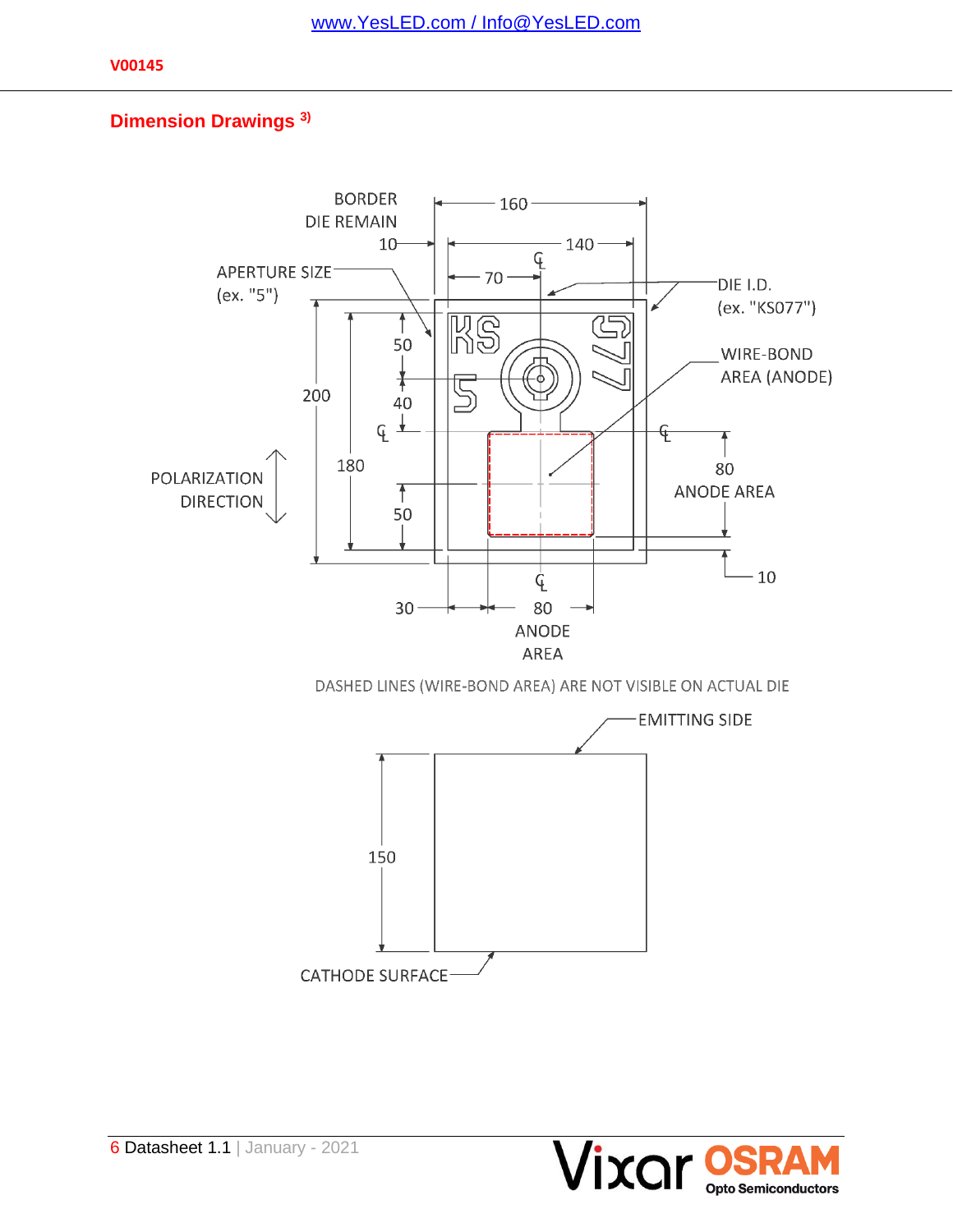### **Product Label**

| VIXAR Vertical Cavity Surface Emitting Laser (VCSEL) Product                                                                     |                                                                                                                                           |  |
|----------------------------------------------------------------------------------------------------------------------------------|-------------------------------------------------------------------------------------------------------------------------------------------|--|
| Model:                                                                                                                           | Group:                                                                                                                                    |  |
| Manufacturer: VIXAR INC.                                                                                                         | 2355 POLARIS AVE N. SUITE 100<br>Plymouth, MN 55447, USA                                                                                  |  |
|                                                                                                                                  | Manufactured: Bare Die by VIXAR,<br>Fabricated or Packaged by:<br>Vixar, Inc.<br>2355 POLARIS AVE N. SUITE 100<br>Plymouth, MN 55447, USA |  |
| Wafer $#$ :<br>Mft Lot #:<br>Date Code:<br>Quantity:                                                                             |                                                                                                                                           |  |
| Complies with FDA/CDRH 21 CFR 1040.10 and 1040.11 except<br>For deviations pursuant to Laser Notice No. 50, dated June 24, 2007. |                                                                                                                                           |  |
| CDRH Accession No.: 1210159-000<br>Product Code: 95R--DW                                                                         |                                                                                                                                           |  |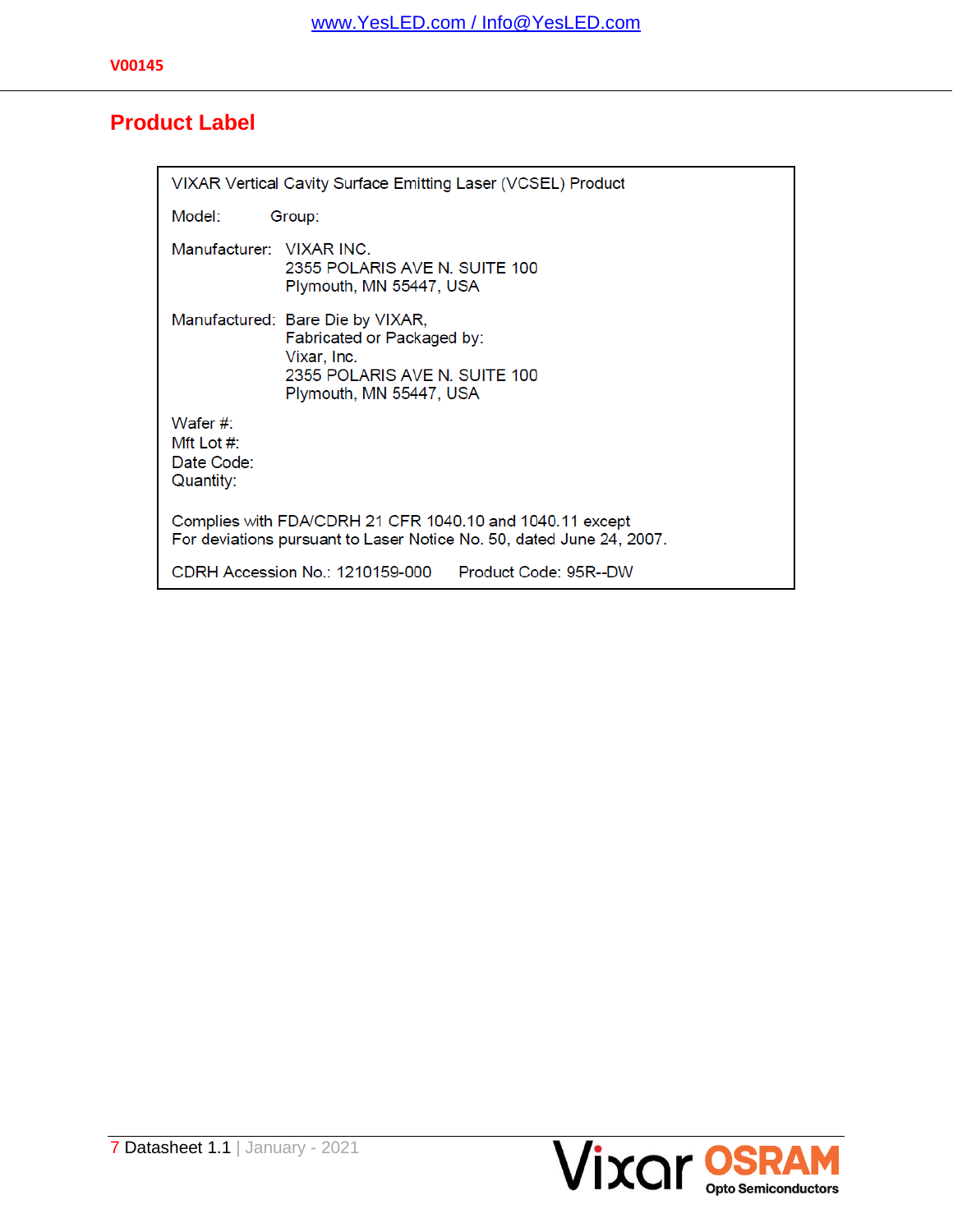# **Packaging**



Note: For sampling quantities please contact [sales@vixarinc.com](mailto:sales@vixarinc.com)



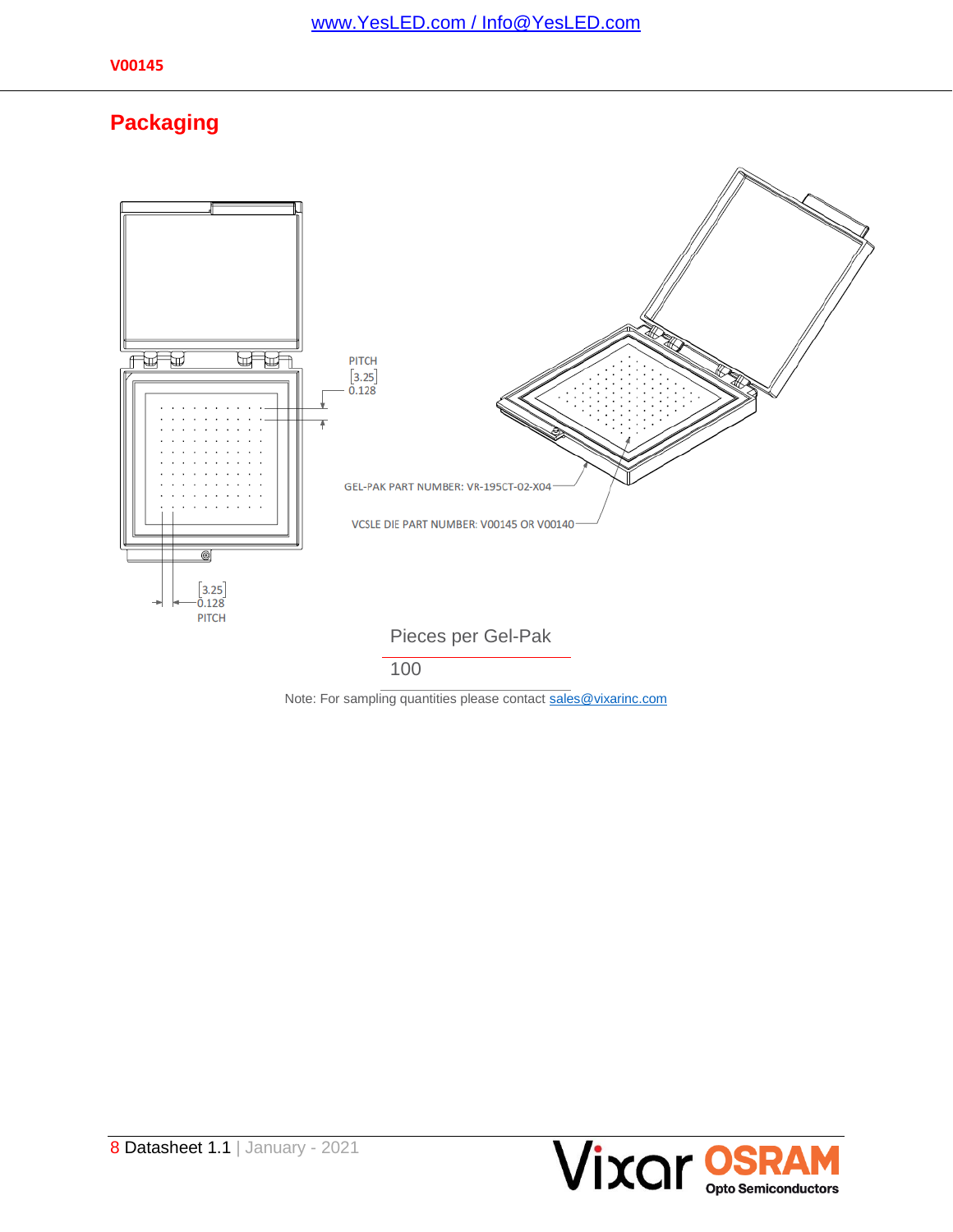#### **Notes**

Depending on the mode of operation, these devices emit highly concentrated visible and non-visible light which can be hazardous to the human eye. Products which incorporate these devices must follow the safety precautions given in IEC 60825-1.

Subcomponents of this device contain, in addition to other substances, metal filled materials including silver. Metal filled materials can be affected by environments that contain traces of aggressive substances. Therefore, we recommend that customers minimize device exposure to aggressive substances during storage, production, and use. Devices that showed visible discoloration when tested using the described tests above did show no performance deviations within failure limits during the stated test duration. Respective failure limits are described in the IEC60810.

For further application related information please<http://vixarinc.com/vcsel-technology/application-notes>

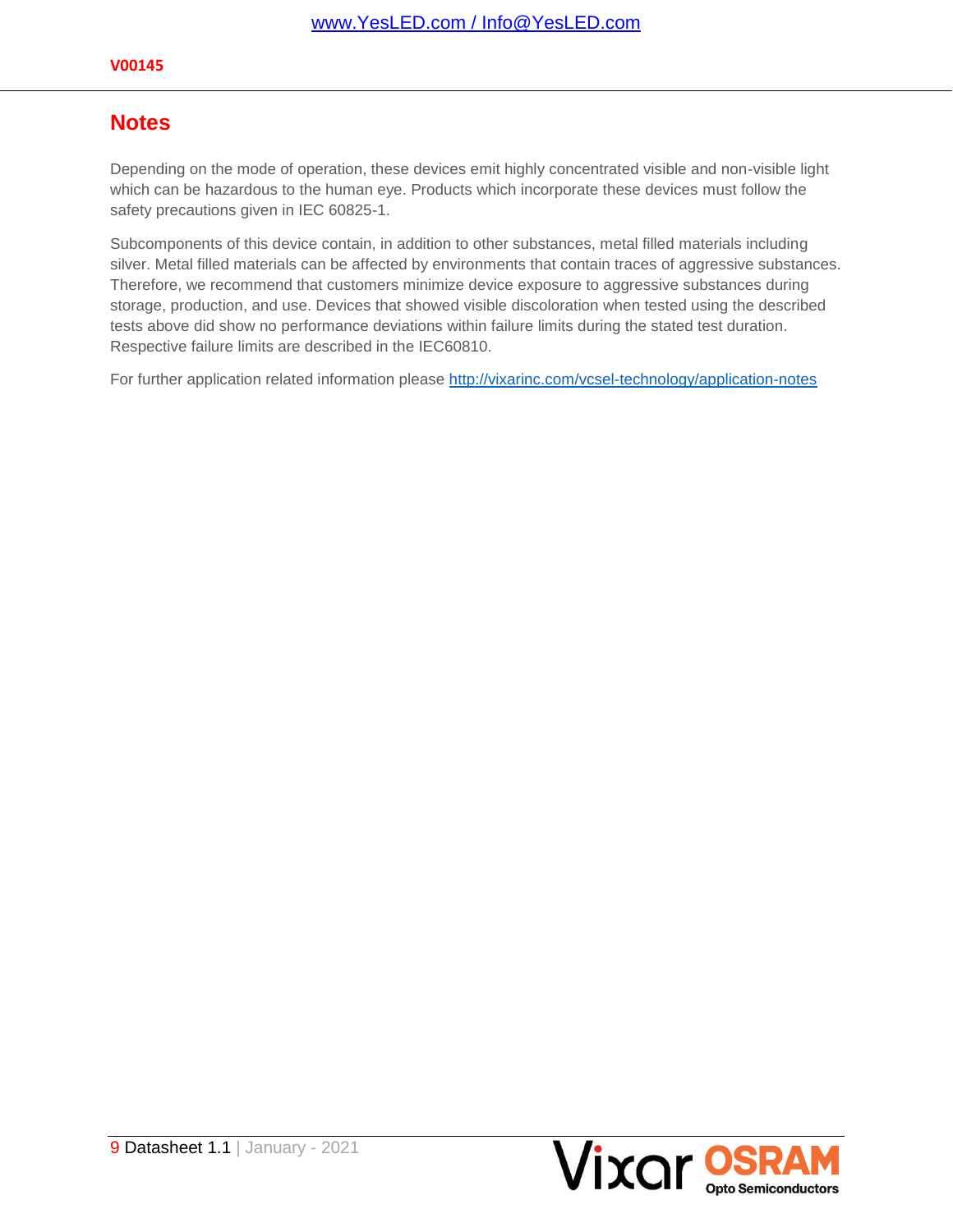#### **Glossary**

- <span id="page-9-0"></span>1) **Typical Values**: Due to the special conditions of the manufacturing processes of semiconductor devices, the typical data or calculated correlations of technical parameters can only reflect statistical figures. These do not necessarily correspond to the actual parameters of each single product, which could differ from the typical data and calculated correlations or the typical characteristic line. If requested, e.g. because of technical improvements, these typ. data will be changed without any further notice.
- <span id="page-9-1"></span><sup>2)</sup> **Testing temperature:**  $TA = 85^{\circ}C \pm 2^{\circ}C$
- <span id="page-9-2"></span>3) **Tolerance of Measure:** Unless otherwise noted in drawing, tolerances are specified with ±0.1 and dimensions are specified in mm.
- 4) **Wavelength:** The wavelength is measured at continuous wave, with resolution of ±0.1 nm.
- 5) **Polarization:** The Polarization Extinction Ratio can be degraded under conditions of die stress induced by mounting or packaging.